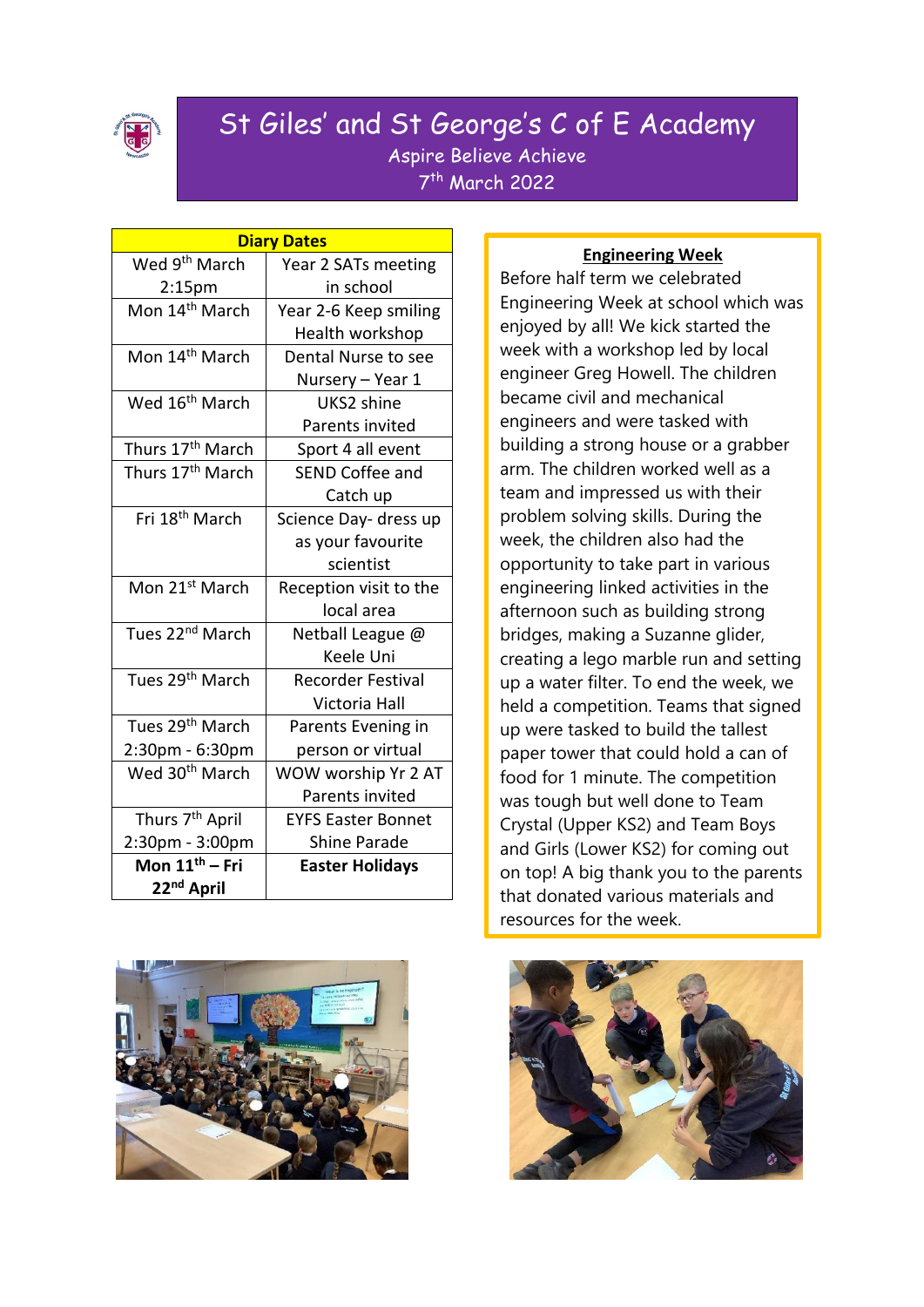### **Spring 2 Clubs**

| <b>Club Update</b><br>Clubs will be starting from Thursday 3rd March unless stated otherwise |                               | <b>Invite only</b><br>Open to all            |                                                                                       |
|----------------------------------------------------------------------------------------------|-------------------------------|----------------------------------------------|---------------------------------------------------------------------------------------|
| <b>Year Group</b>                                                                            | Club                          | Day and Time                                 | <b>Notes</b>                                                                          |
| Reception                                                                                    | <b>Reading Catch Up</b>       | Monday 3 - 4                                 |                                                                                       |
| Reception                                                                                    | Squiggle while you Wiggle     | Tuesday 3 - 4                                |                                                                                       |
| Reception                                                                                    | <b>Construction Club</b>      | Thursday 3 - 4                               |                                                                                       |
|                                                                                              |                               |                                              |                                                                                       |
| Year 1                                                                                       | Handwriting Catch Up          | Monday 3 - 4                                 |                                                                                       |
| Year 1                                                                                       | <b>Fun Phonics</b>            | Tuesday 3 - 4                                |                                                                                       |
| Year 1                                                                                       | Mindfulness                   | Tuesday 3-4                                  |                                                                                       |
| Year 1                                                                                       | <b>Easter Crafts</b>          | Thursday 3 - 4                               |                                                                                       |
| Year 2                                                                                       | <b>Reading Shine Catch Up</b> | Monday 3 - 4                                 |                                                                                       |
| Year <sub>2</sub>                                                                            | <b>Writing Catch Up</b>       | Tuesday 3 - 4                                |                                                                                       |
|                                                                                              |                               |                                              |                                                                                       |
| Year 3 and 4                                                                                 | <b>Editing Catch Up</b>       | Monday 3 - 4                                 |                                                                                       |
| Year 3 and 4                                                                                 | Boomwhackers                  | Monday 3 - 4                                 |                                                                                       |
| Year 3 and 4                                                                                 | <b>Writing Catch Up</b>       | Tuesday 3 - 4                                | Will be held on Monday 7th<br>March instead of Tuesday 8th<br>March for one week only |
| Year 3 and 4                                                                                 | Maths Catch Up                | Tuesday 3 - 4                                | Parents welcome to join<br>children                                                   |
| Year 3 and 4                                                                                 | Wellbeing Craft Club          | Tuesday 3 - 4                                |                                                                                       |
| Year 3 and 4                                                                                 | <b>TT Rockstars</b>           | Thursday 3 - 4                               |                                                                                       |
| Year 3 and 4                                                                                 | Football                      | Thursday 3 - 4                               | <b>Starting Thursday 10th March</b>                                                   |
|                                                                                              |                               |                                              |                                                                                       |
| Year 5 and 6                                                                                 | <b>Puzzle Club</b>            | Tuesday 3 - 4                                |                                                                                       |
| Year 5 and 6                                                                                 | Art Club                      | Tuesday 3 - 4                                |                                                                                       |
| Year 5 and 6                                                                                 | <b>Singing Squad</b>          | Lunchtime                                    |                                                                                       |
| Year 5 and 6                                                                                 | Football                      | Lunchtime                                    |                                                                                       |
| Year 5 and 6                                                                                 | Netball                       | Lunchtime                                    |                                                                                       |
| Year <sub>6</sub>                                                                            | English SATs Catch Up         | Monday 3 - 4                                 |                                                                                       |
| Year 6                                                                                       | Maths SATs Catch Up           | Thursday 3 - 4                               |                                                                                       |
| Year $1 - 6$                                                                                 | <b>Breakfast and Books</b>    | <b>Tuesday and Thursday</b><br>$8:15 - 8:40$ |                                                                                       |
|                                                                                              | Recorders                     | Thursday 3 - 4                               |                                                                                       |